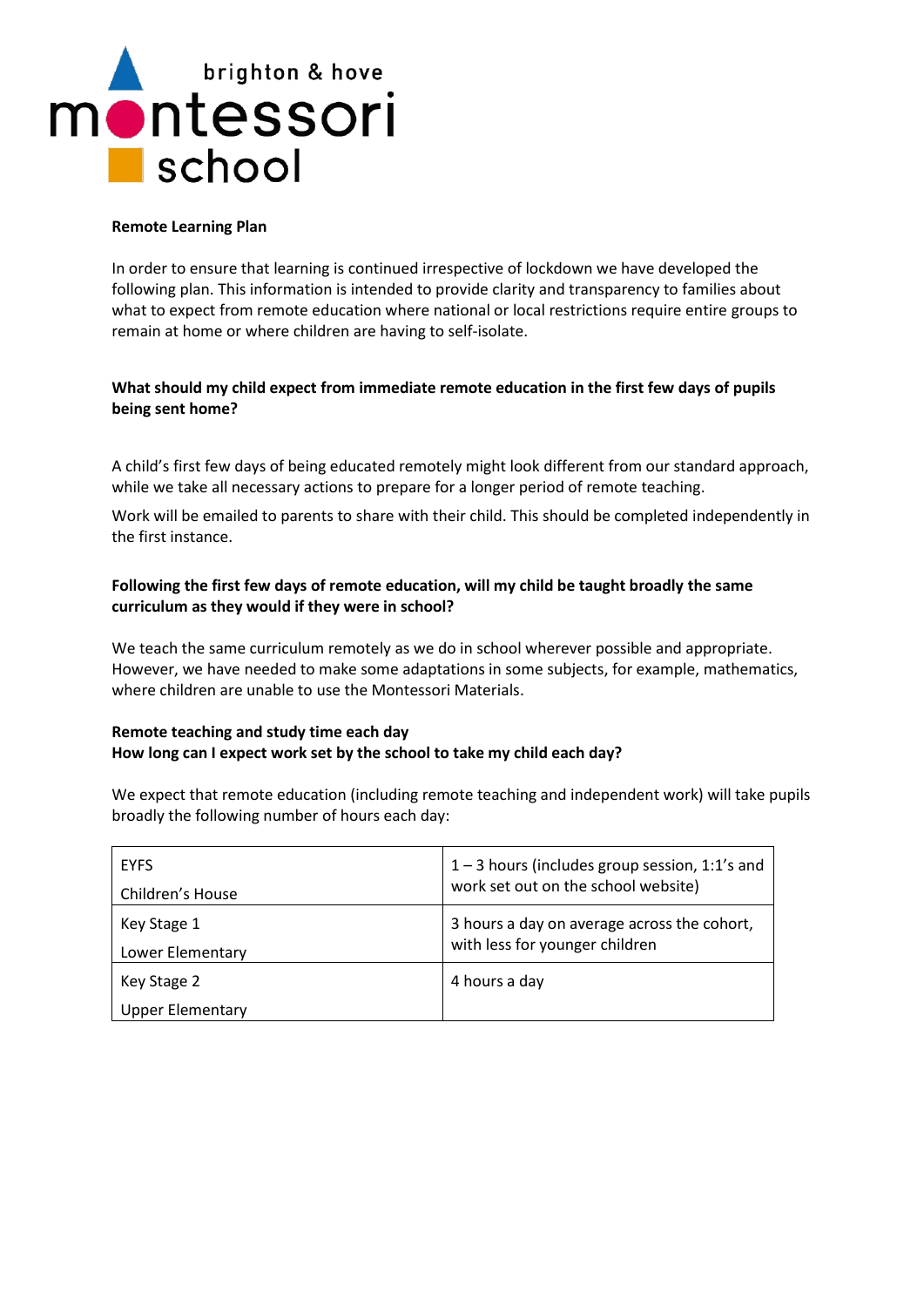## **Accessing remote education**

## **How will my child access any online remote education you are providing?**

We recognise that some children may not have suitable online access at home. We ask that parents contact us to discuss any obstacles as quickly as possible.

If pupils do not have online access, hardcopies of work can be printed and collected from the school. Work can be submitted weekly by dropping it in to the office. In these circumstances teaching staff will communicate with families via telephone.

#### **How will my child be taught remotely?**

We use a combination of the following approaches to teach pupils remotely:

- live teaching (online lessons) Taking parental feedback from the previous lockdown into account and to maintain aspects of school life and our school community we will host a virtual morning group for the class where a register will be taken. Children will be invited to smaller virtual groups or one-to-one's throughout the week where they can view presentations, work together on projects, and take part in virtual quizzes and games.
- recorded teaching (e.g. Oak National Academy lessons, photographic/video/audio recordings made by teaching staff)
- printed paper packs produced by teachers these will be available to download from the password protected Home School Web Provision page on our website.
- commercially available websites supporting the teaching of specific subjects or areas, including video clips or sequences, such as montessoridigital.org, Trillium Montessori, YouTube and BBC iPlayer
- long-term project work and/or internet research (limited time researching- once per week).

#### **Engagement and Feedback**

All children will be expected to participate in the daily live teaching/online lessons. These lessons will provide opportunities for staff to 'check in' with the children and establish any needs they may have. The social and emotional well-being of your child will be monitored by teachers through video calls with students and parents during this time.

We ask that completed work is scanned or photographed and emailed to the school marked FAO 'your child's teacher' as appropriate. Set work should be returned on a daily basis for the teacher to check and log.

In the event of children not engaging with live lessons or returning completed work parents will receive an email from the school to discuss any obstacles and establish if further support is required. Staff will be available to parents via email to share information and offer support. We will also hold daily/weekly 'drop in' group video calls for parents to ask any questions.

#### **The role of parents**

Parents must understand that engagement in remote learning is compulsory for our school age children, as is the expectation that our school makes that provision available and accessible to all. However, if children themselves are too ill to attend then they should not be expected to engage in remote learning.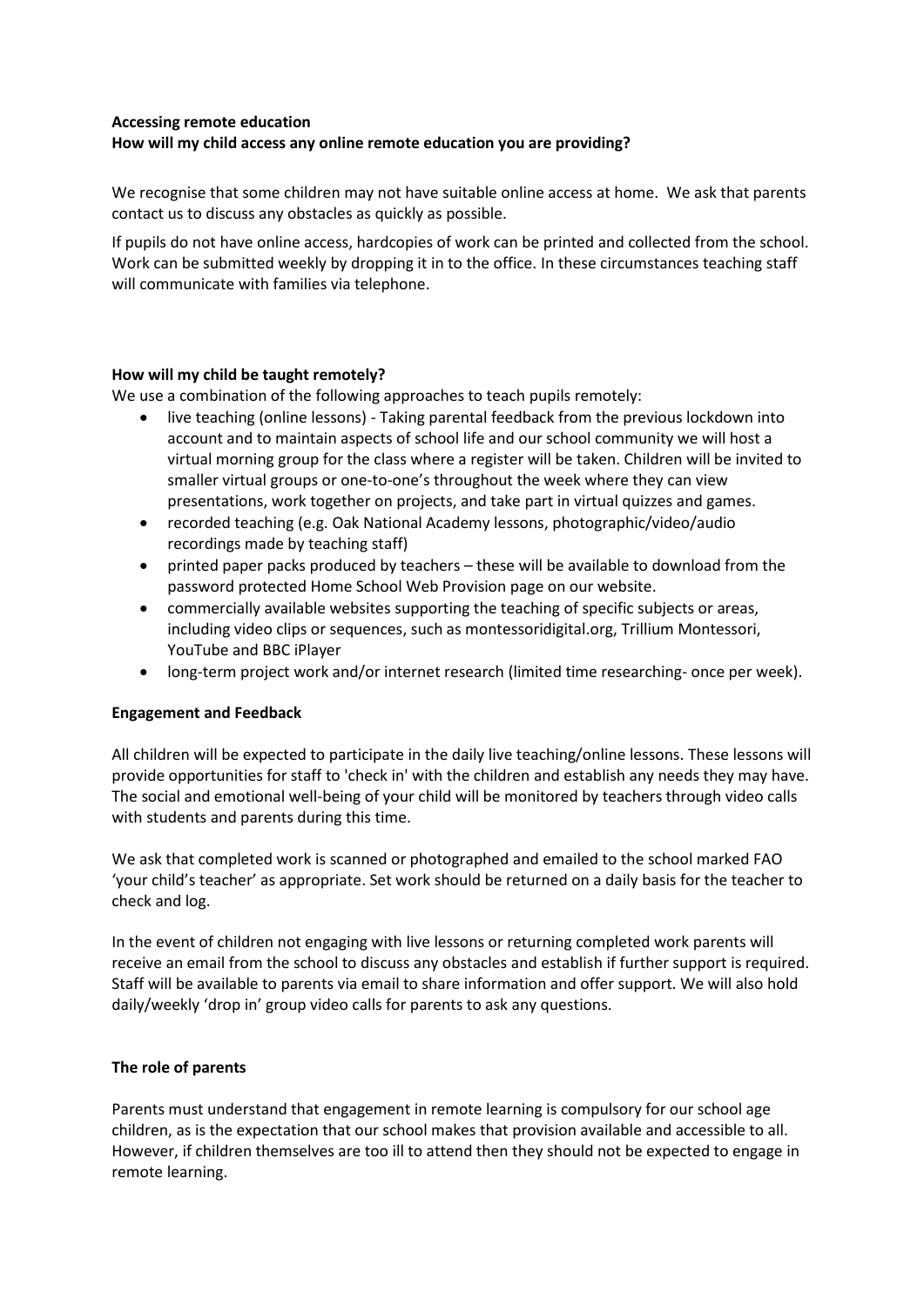We ask that parents:

Engage in conversations on posted materials and learning tasks by reading them with or for your child.

#### Provide an environment conducive to learning:

Children are well versed in separation from the family, school is their special space and we therefore ask that you step away and supervise from a distance, allowing your child to talk directly to their teacher. We also ask that you provide a safe and quiet learning space during daytime. This may be the use of an area rug (this could be something as simple as a towel) to designate floor space for tactile learning with younger students, or access to a desk or table. Children will also need access to technology where appropriate. Remind your child that one activity at a time belongs in this space. All children within the school are accustomed to routines that include cleaning up after each activity and replacing things in an orderly fashion.

Support emotional balance by providing ample room and time for reflection, creativity, physical activity, conversation, and play.

Work with us to ensure the school's behavioural expectations for students are followed while participating in remote learning. (Students are asked to be mindful of the importance of respectful online communications as outlined in our Zoom/Microsoft Teams Code of Conduct, while participating in remote learning.)

Email the office if you or your child have questions and/or if your child needs extra help and support.

If you are meeting with other families online please be mindful about GDPR and that school information should be discussed via school only.

#### **How will you assess my child's work and progress?**

Feedback can take many forms and may not always mean extensive written comments for individual children. For example, whole-class feedback or quizzes marked automatically via digital platforms are also valid and effective methods, amongst many others. Observations will be taken from the work sent in with further lessons to support common errors to effect subsequent lessons.

#### **Additional support for pupils with particular needs**

## **How will you work with me to help my child who needs additional support from adults at home to access remote education?**

We recognise that some pupils, for example some pupils with special educational needs and disabilities (SEND), may not be able to access remote education without support from adults at home. We acknowledge the difficulties this may place on families, and we will work with parents and carers to support those pupils in the following ways:

- We recommend that children with SEND attend school as they are vulnerable to missing education. Specialized attention can be then be given to them as appropriate
- In the event of Self Isolation, children with SEND will be given individual tasks to support their learning. A close partnership will be maintained with parents. Work that is set by the school will be accompanied by a lesson with a teacher detailing what is expected.
- The main focus of the Children's House environment is to meet the developmental needs of children of this age, particularly in the areas of independence, language expression,